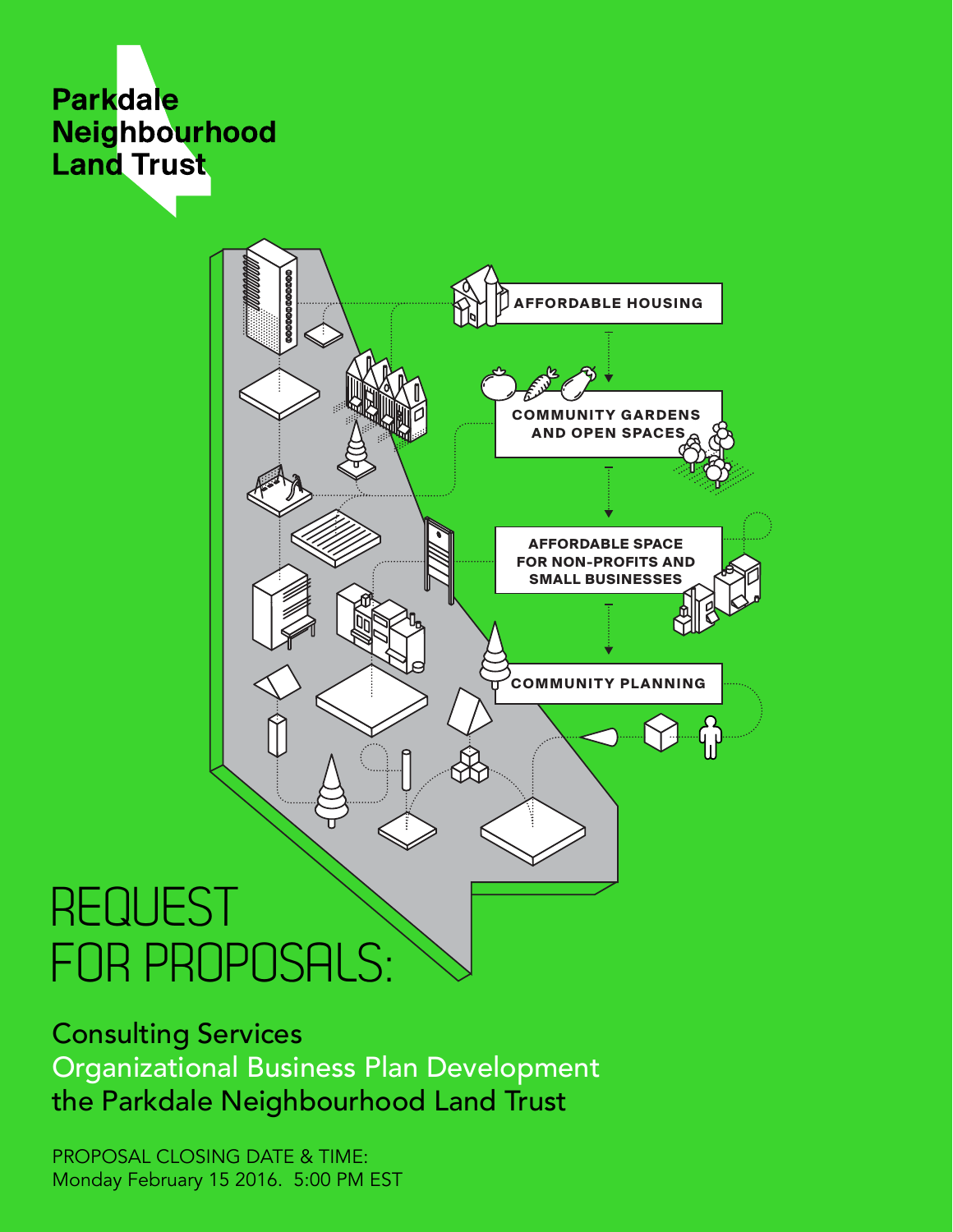## **CONTENTS**

- 1. Summary
- 1.1 Summary of RFP
- 1.2 About the Parkdale Neighbourhood Land Trust
- 2. Project Outline
- 2.1 Project Background
- 2.2 Project Outline & Deliverables Phase 1: Benchmarking and Model Evaluation Phase 2: Business Plan Design and Finalization
- 2.3 Project Timeline
- 2.4 Project Budget
- 3. Proposal Evaluation
- 4. Proposal Submission Requirements
- 5. RFP Close date and time
- 6. Communication
- 7. Additional information about PNLT PNLT 1 pager PNLT Purpose Mission Values PNLT Strategic Plan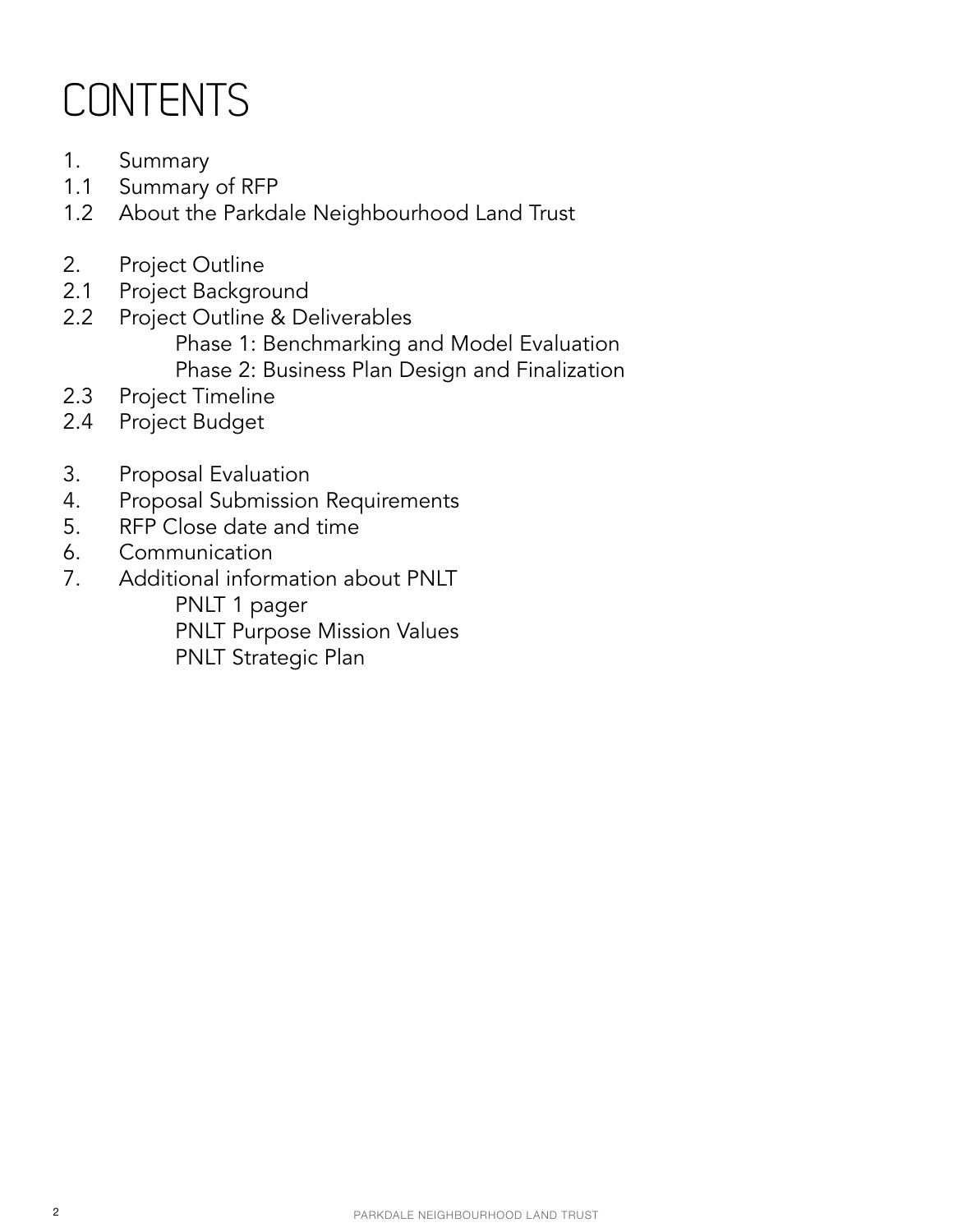## **SUMMARY**

## 1.1 Summary of RFP

The Parkdale Neighbourhood Land Trust (PNLT) seeks a Business Planner to help build a sustainable business plan for a not for profit community-based land ownership organization. PNLT's mission is to promote and enable community ownership of land, and to alleviate poverty through the lease of community-owned land to providers of affordable housing, affordable community and commercial services (including social enterprise), urban agriculture, and other community supports and amenities. The PNLT also functions as a vehicle for community-wide engagement in local land use issues.

Working closely with the Development Coordinator and under the direction of the Board and its committees, the Business Planner will work as a consultant and be responsible for the development a sustainable business plan for the land trust. The ideal candidate will be experienced in non-profit financial models, real estate, land development, affordable housing, social enterprise and committed to finding innovative ways to ensure financial sustainability for a model of community land stewardship. A strong commitment to neighbourhood inclusiveness, social equity, and eagerness to develop a new community based land use management model is essential.

#### 1.1 About the Parkdale Neighbourhood Land Trust

The Parkdale Neighbourhood Land Trust (PNLT) is a non profit organization that seeks to build a just, healthy, and inclusive neighbourhood. The PNLT will acquire and manage land under the unique community ownership model of a community Land Trust (CLT), promoting long-term community benefits, affordability, and enabling democratic local planning. PNLT will provide affordable and secure long-term leases of land to charitable and non-profit partners who can provide affordable and supportive housing, open space for community agricultural gardens and space for community economic development activities.

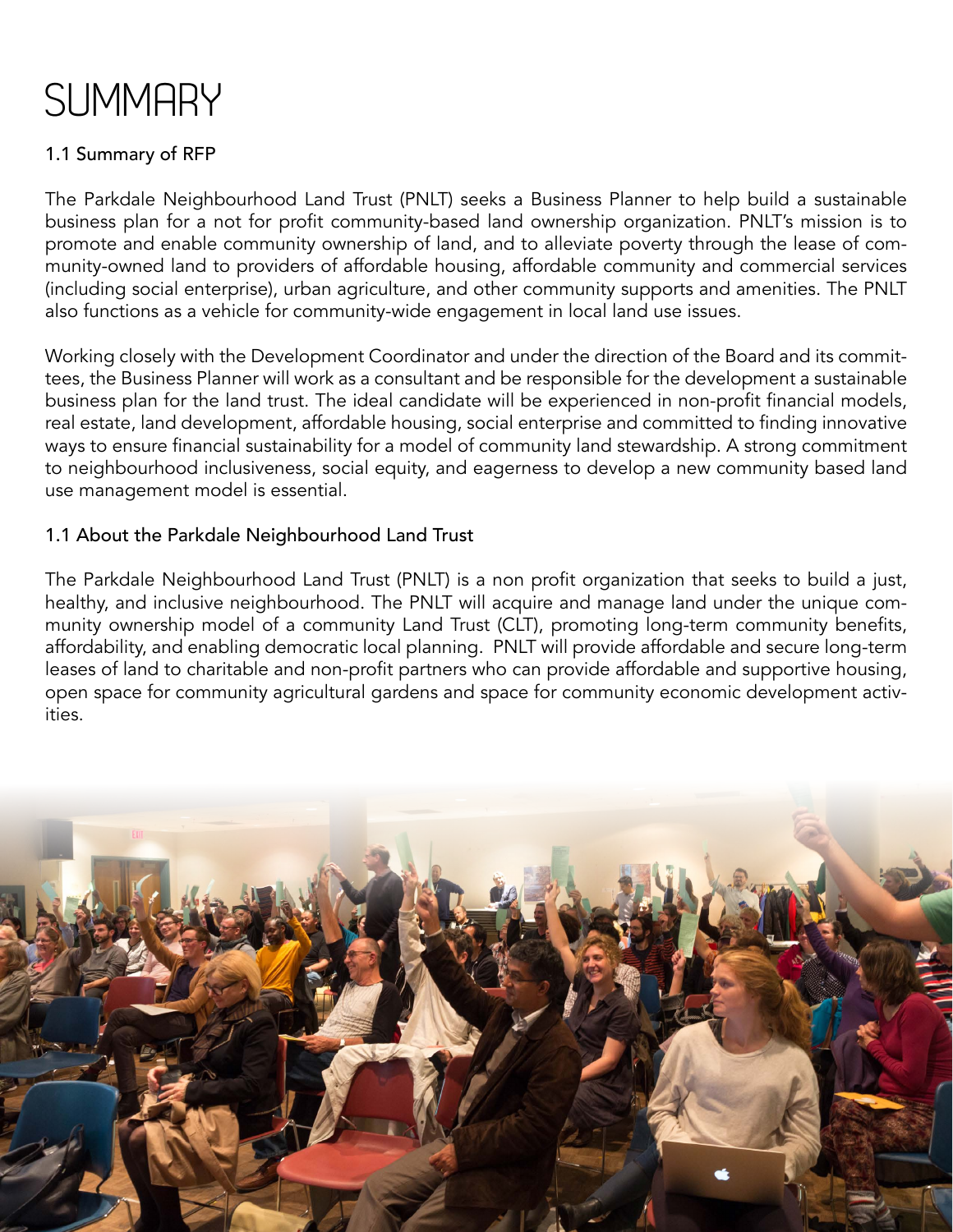## Project Outline

## 2.1. Project Background

The Parkdale Neighbourhood Land Trust was established and incorporated in 2012 by local residents and agencies that represent the diversity of Parkdale. In late 2014, under the trusteeship of the Parkdale Activity Recreation Center (PARC), the PNLT received a three-year capacity building grant from the Ontario Trillium Fund. This award is enabling Toronto's first neighborhood based urban Community Land Trust (CLT) to develop a model for the community ownership of land that ensures long-term affordability and community benefit. As part of PNLT's organizational development activities PNLT will retain consulting services to develop a sustainable organizational business plan. This plan must account for both the base operational needs of PNLT, as well as a models for expansion through land acquisition, development and land stewardship. The preferred start is March 2016 and the final deliverables are expected by the end of July 2016.

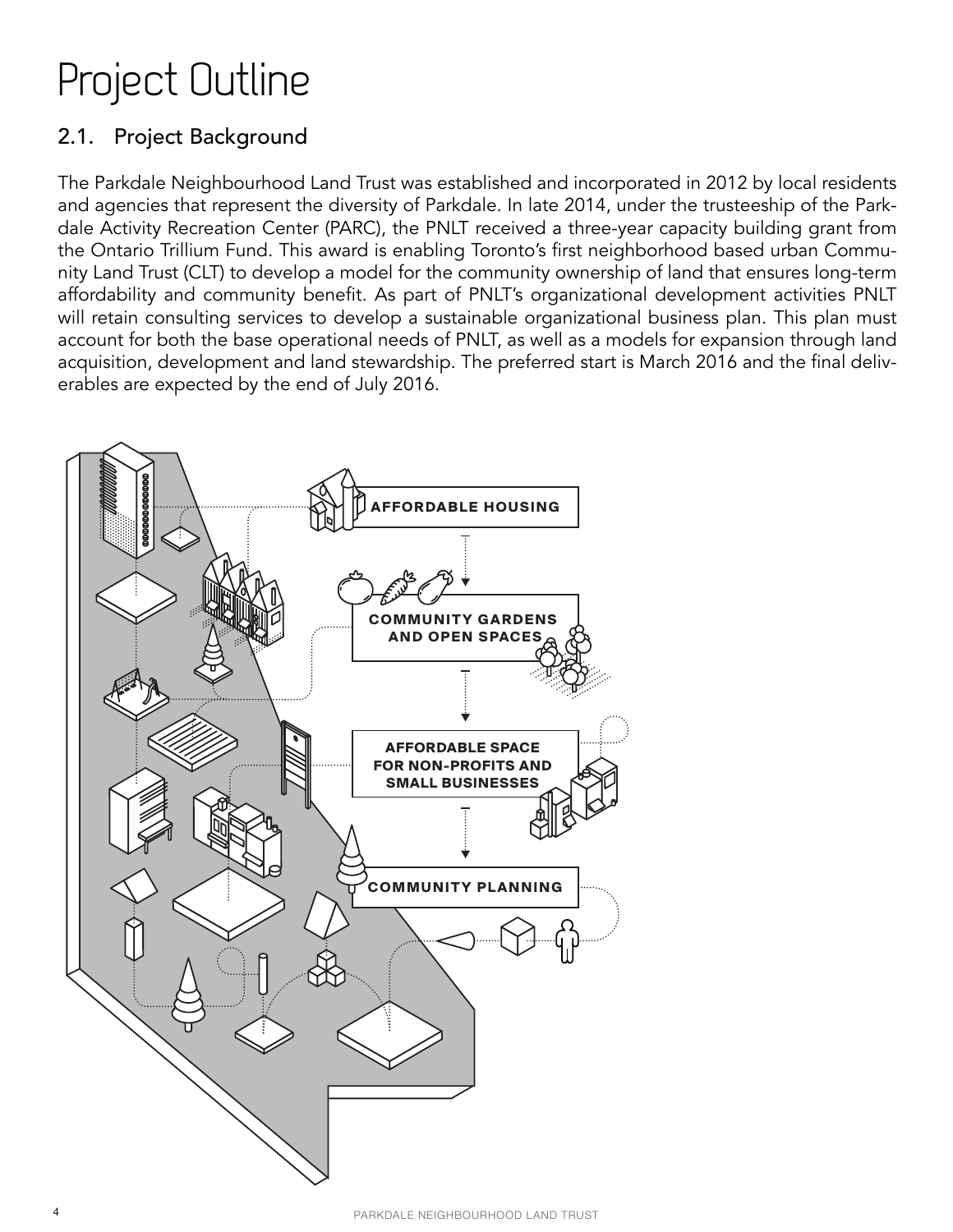## 2.2. Project Outline & Deliverables

#### Phase 1: Benchmarking and Model Evaluation

- Review of Strategic Plan and consultation with the board on the needs and priorities of PNLT now and in the next 5 years. (e.g. operate a community land trust, full time coordinator to support Board + working committees, office space, provide educational programs to the public, undertaking project specific feasibility studies and business plans, capital project development, offer leaseholds to affordable housing providers, work with partners to acquire affordable housing, urban agriculture land, and commercial space).
- Research 3 case studies on CLT and / or shared equity and social purpose real-estate organizational business models in comparable urban settings with a special consideration of their land acquisition strategies.
- Review, critique and make recommendations on an initial feasibility analysis for 5 local land acquisition opportunities
- Review existing PNLT research on Toronto's Non-Profit Housing Providers and develop recommendations on optimal operating partnership models
- Develop & present interim report and findings to the board and consult with board to further develop the model PNLT would like to move forward on.

#### Deliverables:

• Interim report summarizing findings, evaluation of current and 5 year operational needs, 3 appropriate and informative organizational business model case studies, analysis of 5 feasibility scenarios, as well as initial recommendations for which features and/or models as well as operational partnerships would best fit the current and future-desired operation of PNLT.

#### Phase 2: Business Plan Design and Finalization

Develop business plan based on the model selected by the Board of PNLT and create a business plan tailored to PNLT's current operations, existing and future goals. This should include:

- Financial cash flow projections
- Human resource requirements
- Land acquisition and development pro-formas
- Mortgage and lending instruments
- Land leasing revenue projections including market rate leases and other legal due diligence related to land acquisition
- Consideration of cost of municipal approval process
- Proposed operational partnership & model
- Organizational restructuring/ recommendations
- Potential capital sources
- Additional revenue generation recommendations
- Provide a draft business plan to Board for review and input
- Revise and finalize Final Report and Business Plan

#### Deliverables:

- Final report containing the detailed business plan model and timeline for the next 5 years to phase in necessary activities to comply with the new model.
- Final presentation of the plan and key steps for the Board to complete in the next 6 months.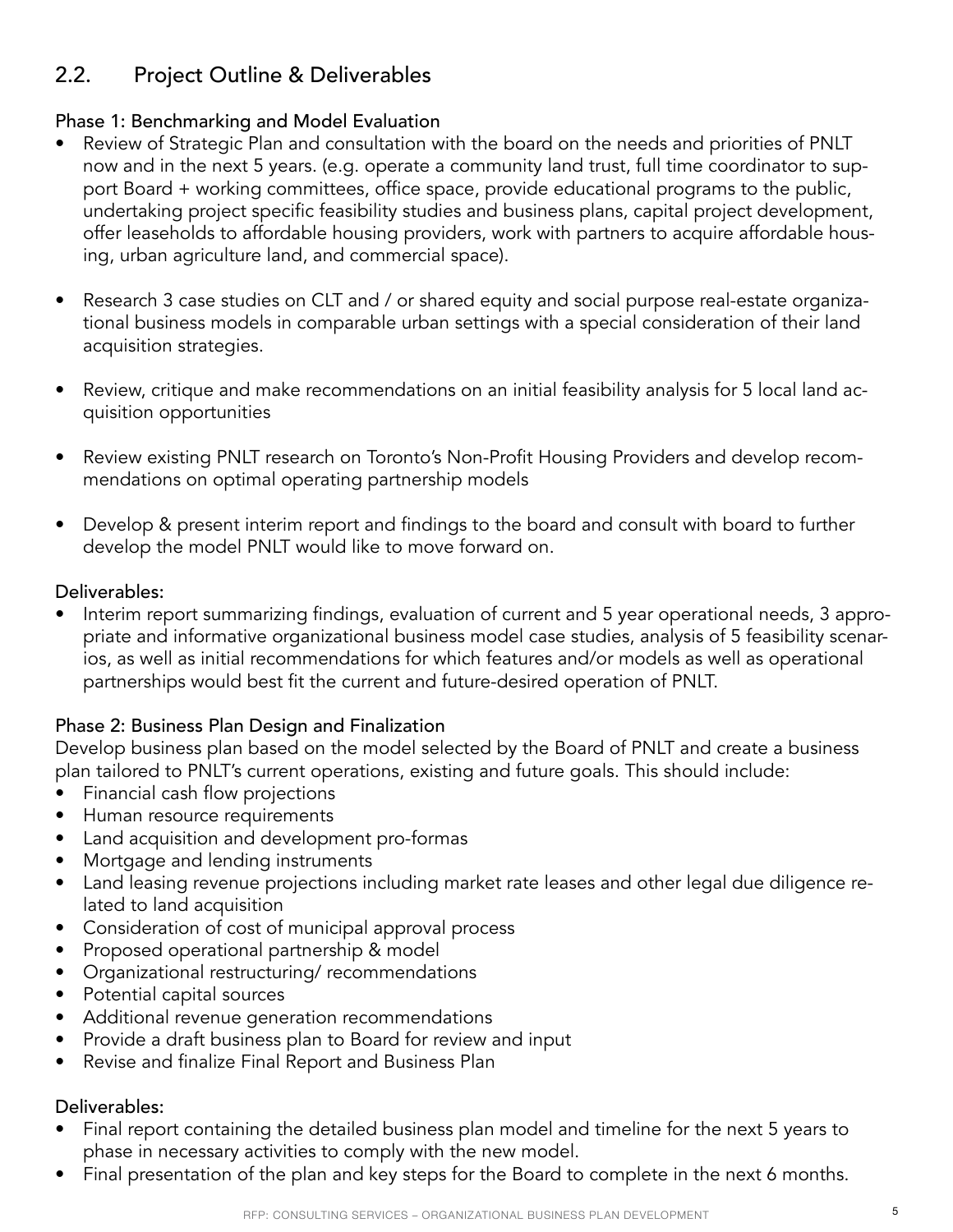## 2.3. Project Timeline

| Deadline           |
|--------------------|
| February 15th 2016 |
| March 04 2016      |
| March 2016         |
| April 2016         |
| May 2016           |
| <b>June 2016</b>   |
| <b>July 2016</b>   |
| <b>July 2016</b>   |
|                    |

## 2.4 Project Budget

The fee-for-service budget for this scope of work is \$15000. However, the quality of the technical component of any proposal and the expertise of the firm/consultant will be considered in negotiating the final price for the services to be rendered.

## 3.0 Proposal Evaluation

Proposals submitted in response to this RFP will be evaluated by a committee comprised of PNLT Board Members & Staff according to the following criteria:

- Cost/Benefit to PNLT
- Consultant/Firm Relevant Experience and Qualifications
- Work Plan/Scope of Work
- Compliance with Proposal Requirements
- Value-Added or Innovative l

Proponents may be contacted following the submission deadline for an interview or to answer clarifying questions regarding proposal content if necessary.

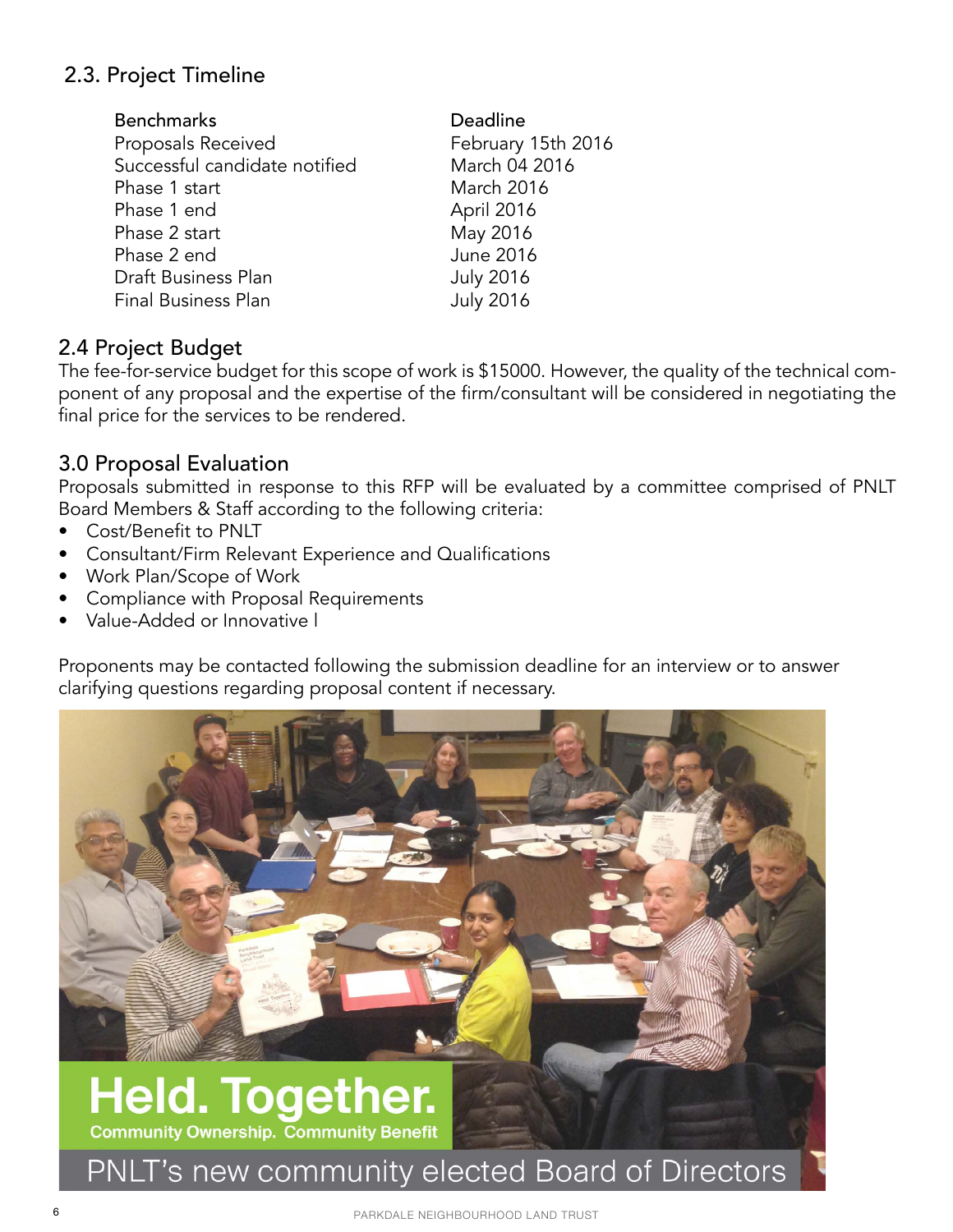## 4.0 Proposal Requirements

Proposals must be formatted to print 8.5x11 paper size. Electronic submissions must be formatted in PDF file format. All proposals must contain the following information:

#### A. Cover letter/Introduction (1 page max)

Include summary of understanding of the project, the firm or individual(s) name(s) that will be providing the requirements stated in this RFP and overview of approach to the work.

#### B. Work Plan (1 page max)

Explain the process you will follow to accomplish the deliverables listed above, including methodology, milestones, and recommended timeline. Briefly describe your firm's project management process.

#### C. Qualifications (1 page max)

Describe overall services you can offer in response to the stated requirements. Preference will be given to candidates who can demonstrate:

- Experience working with non-profit affordable housing organizations and in particular shared equity housing models (CLTs, Cooperatives, Limited Equity, Rent geared to income).
- Strong understanding of technical tools and mechanisms commonly used in shared equity housing models including: Land Leasing, third mortgages, cross subsidy, right of first refusal, etc.)
- Proficiency in community development finance
- Strong understanding of real estate and mortgage financing including community based models (eg. community bonds),
- Knowledge of Toronto's present day real estate market
- Familiarity with required municipal approval processes for development
- Knowledge of the operational responsibilities of charitable organizations receiving gifts of land as well as land and asset management.
- Experience working with membership driven and community based organizations
- Strong computer skills

#### D. Overall project cost and pricing details (1 page max)

Include an itemized estimate for deliverables; provide specific costs for individual activities where applicable. If the execution of work to be performed requires the hiring of sub-contractors you must clearly state this in your proposal. Subcontractors must be identified and the work they will perform must be defined. PNLT reserves the right to approve all sub-contractors assigned to the project. The total price you quote should be inclusive. If your price excludes certain fees or charges, you must provide a detailed list of excluded fees with a complete explanation of the nature of those fees. Please also include expected disbursement.

#### E. Client list and summary of related work/successes

Include a brief description of the role you/your firm played in each project.

#### F. References

Provide at least three references for projects with similar deliverables to those outlined for this project. Indicate which services were provided to each customer.

#### G. Resumes/CV

Include resumes for key personnel working on this project.